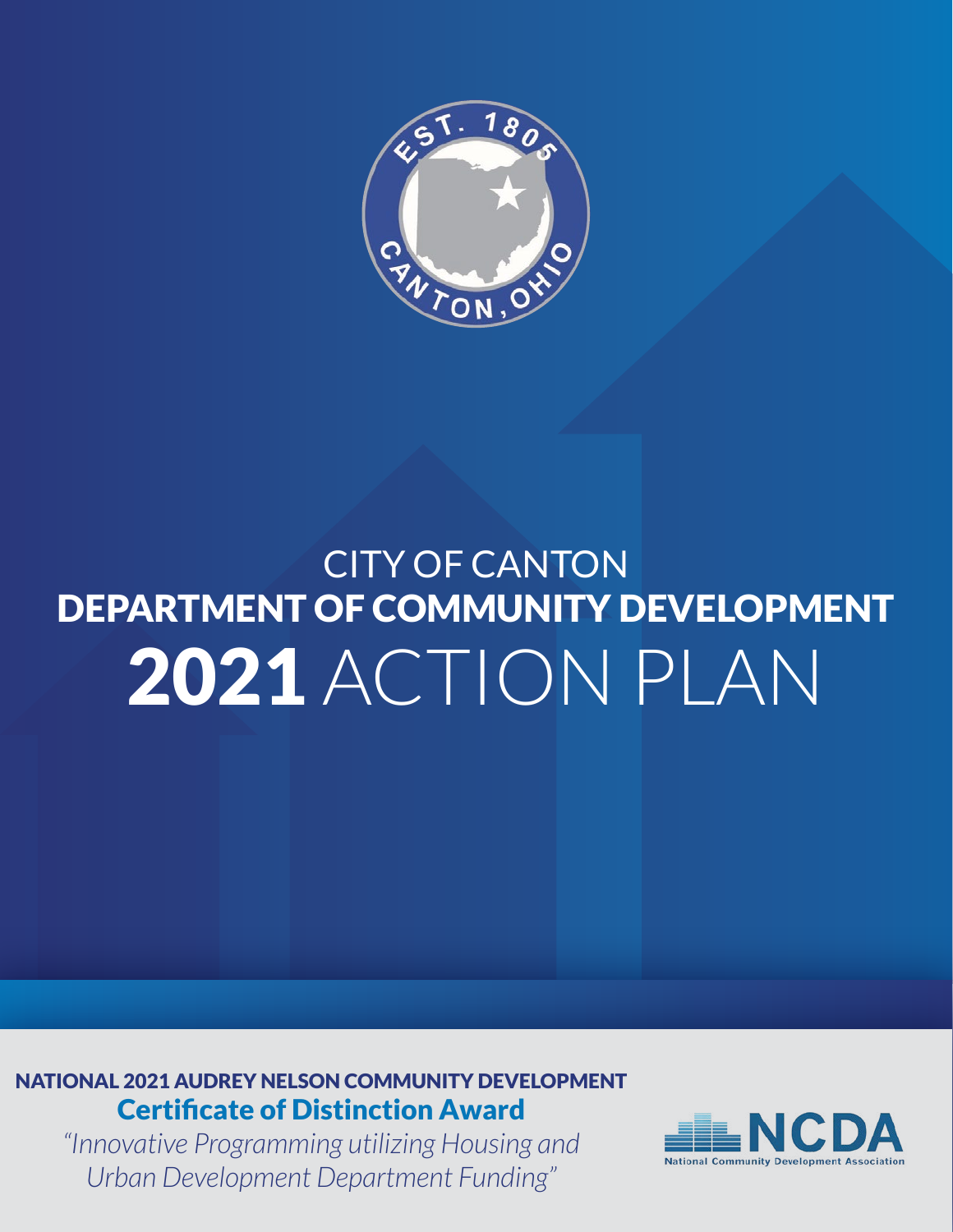# **CONTENTS**

| <b>Funding</b>      |  |
|---------------------|--|
| Impact <sup>1</sup> |  |
| Allocations         |  |
| Administration      |  |

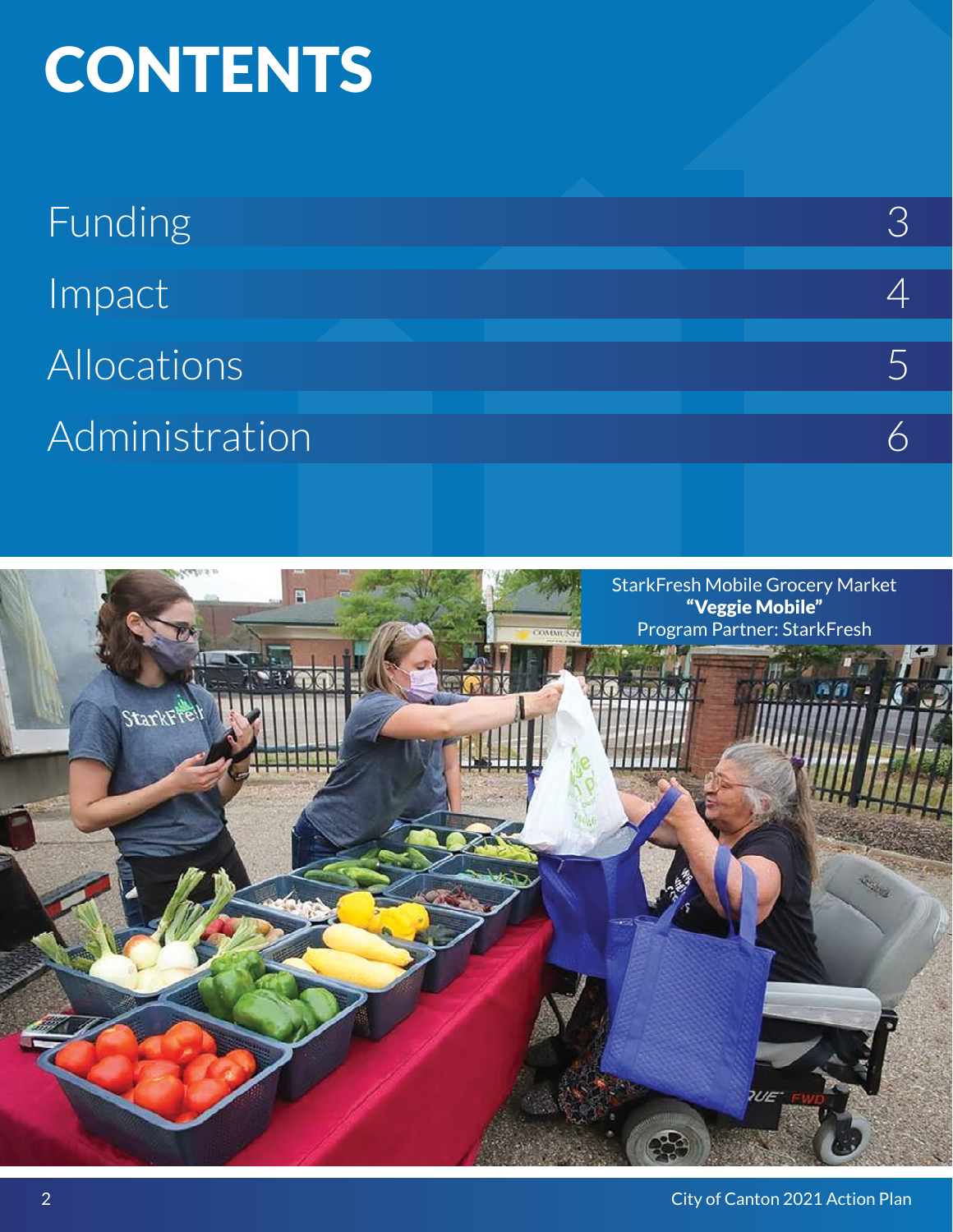# 2021 FUNDING

| <b>Community Development Block Grant Allocation (CDBG):</b> | \$2,998,471 |
|-------------------------------------------------------------|-------------|
| Home Investment Partnerships Allocation (HOME):             | \$710,066   |
| <b>Emergency Solutions Grant Allocation (ESG):</b>          | \$227.094   |

### TOTAL FUNDING: \$3,935,631

### Housing Stabilization & Improvements: \$1,511,421

Emergency Homeowner Repair Minor Homeowner Repair Homeowner Roof Repair New Home Construction Down Payment Assistance Lead Remediation Administration

### Economic Development: \$25,000

Microenterprise Business Workforce Development

### Public Services: \$393,000

Education Enrichment Programs Meals on Wheels Mental Health Services Prescription Assistance Furniture Assistance Clothing Fair Housing Service Tool Library Homeless Hotline

### Rental Rehabilitation Projects: \$300,000

Renovation of McKinley Apartments

### Public Facilities & Improvements: \$339,767

Side Walk Improvements Non-profit Agencies Building Improvements

### Neighborhood Revitalization Strategy Areas: \$589,737

Education Enrichment Programs College Success Programs Food Programs Southeast Community Center Improvements

### Emergency Solutions Grant Program: \$227,094

Homelessness Prevention Services

### CDBG Administration & Compliance: \$514,546

CDBG Program Administration Fair Housing Activities Environmental Review

### HOME Administration: \$35,066

HOME Program Administration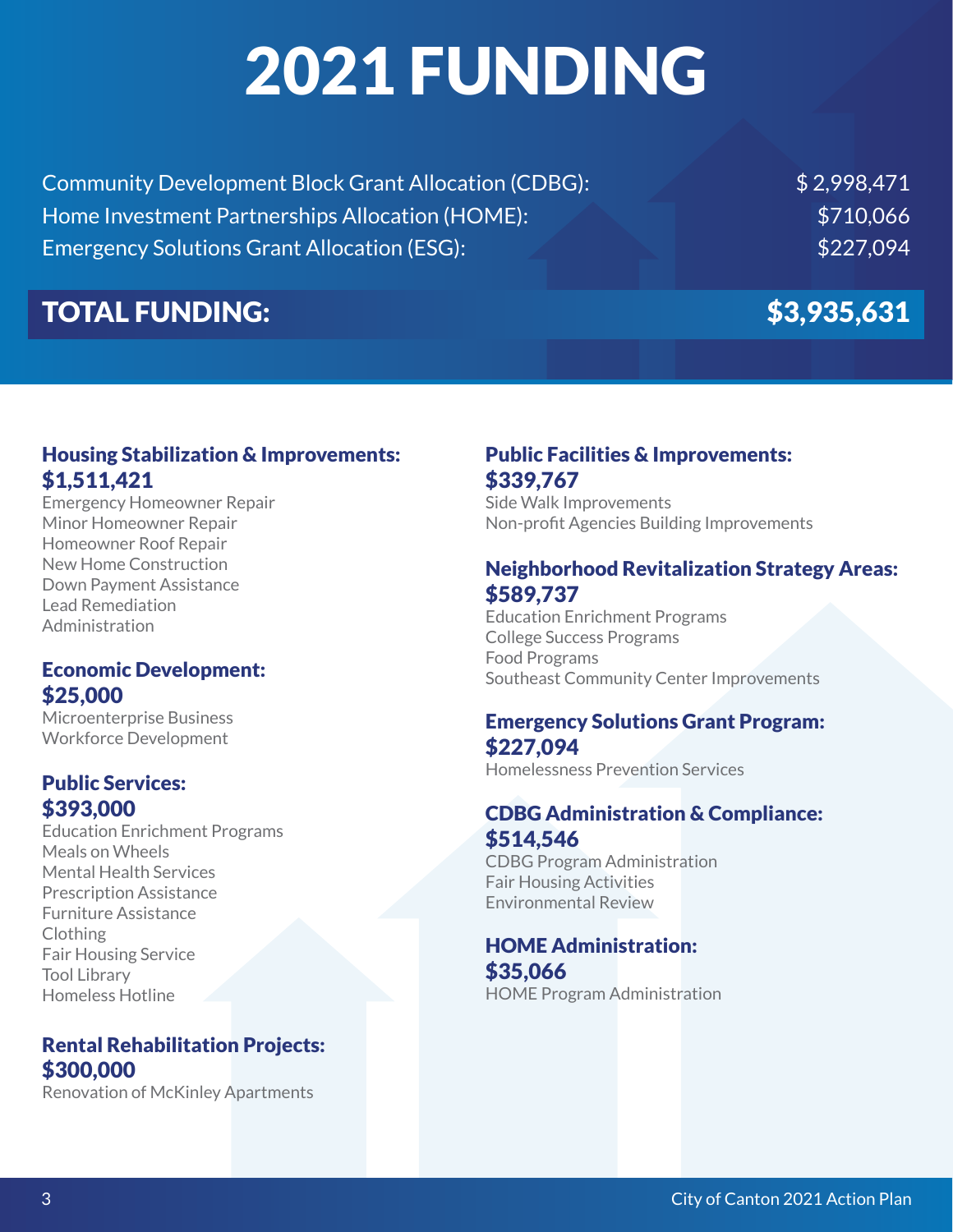# 2 IMPACT

## 22 PARTNER AGENCIES | 29 PROGRAMS





### Projected Outcomes and Community Impact:

- **733** Families Prescription Assistance
- 2,815 Homeless Persons Served
- 1,710 Youth Assisted
	- **620** Households Furniture Assistance
	- 120 Homes Rehabilitated
		- 44 Households Lead Remediation
		- 25 Businesses Assisted
		- 13 Rental Units Assisted
		- 20 Households aided with Down Payment Assistance
			- 8 Neighborhood Renewal Project Properties
		- 4 New Homes Constructed
		- 5 Public Facility Improvements
		- 1 Rental Complex Impacted
- 1,379 Seniors Impacted
- 1,000 Food Security
	- 6 Non-Profits Building Capacity Assistance
		- Citywide Fair Housing Education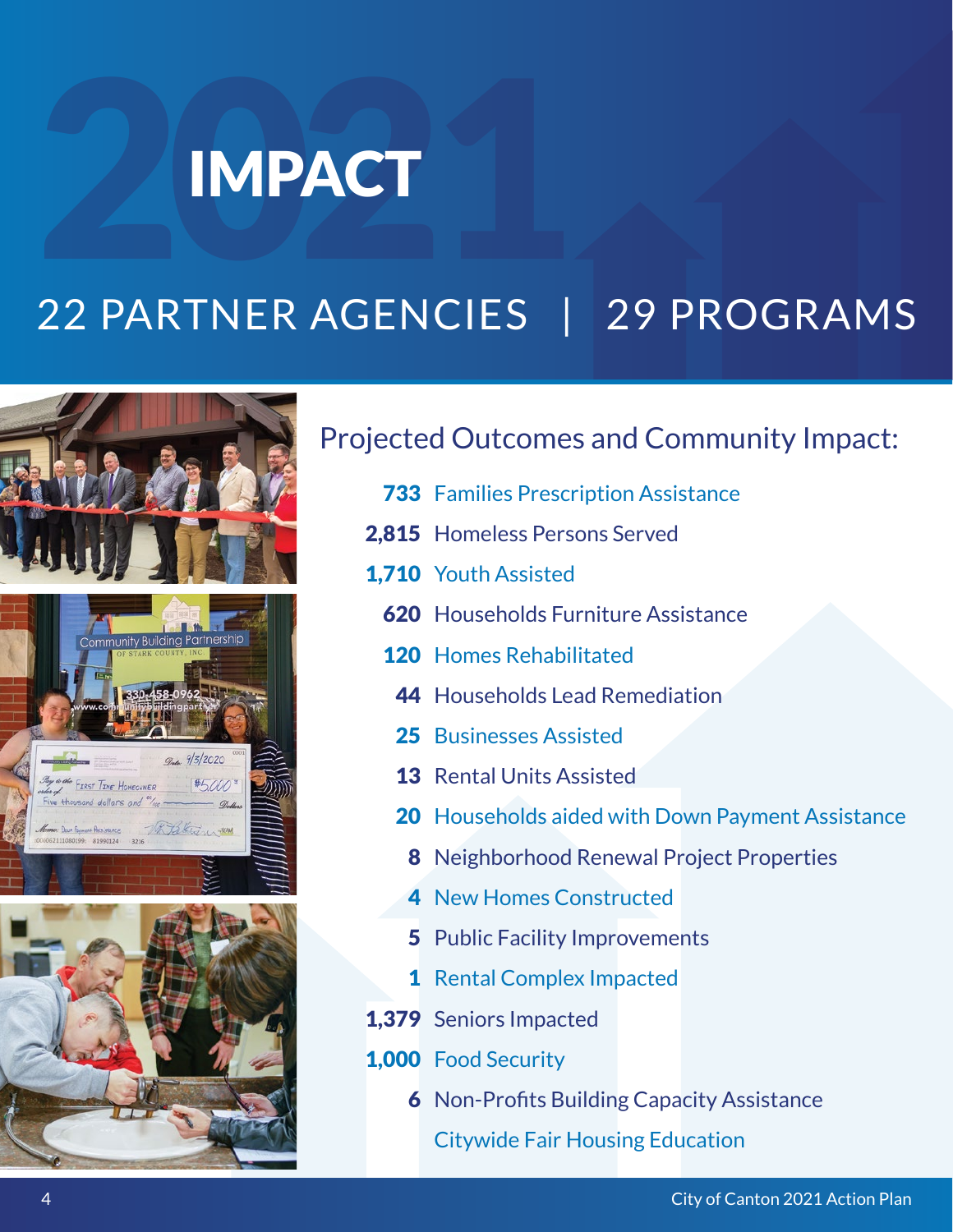# **ALLOCATIONS**

## 2017-2021



Community Development Block Grant Program funds are used to fund a variety of programs benefiting low- and moderate-income residents ranging from infrastructure improvements to homeowner rehabilitation programs, public services and fair housing initiatives.

### CDBG HOME ESG

HOME Program funds are used to provide loans to assist homeowners and nonprofit organizations to acquire, rehabilitate and build affordable housing units.

Emergency Solutions Grant funds are generally used for the essential services related to programs assisting the homeless population.